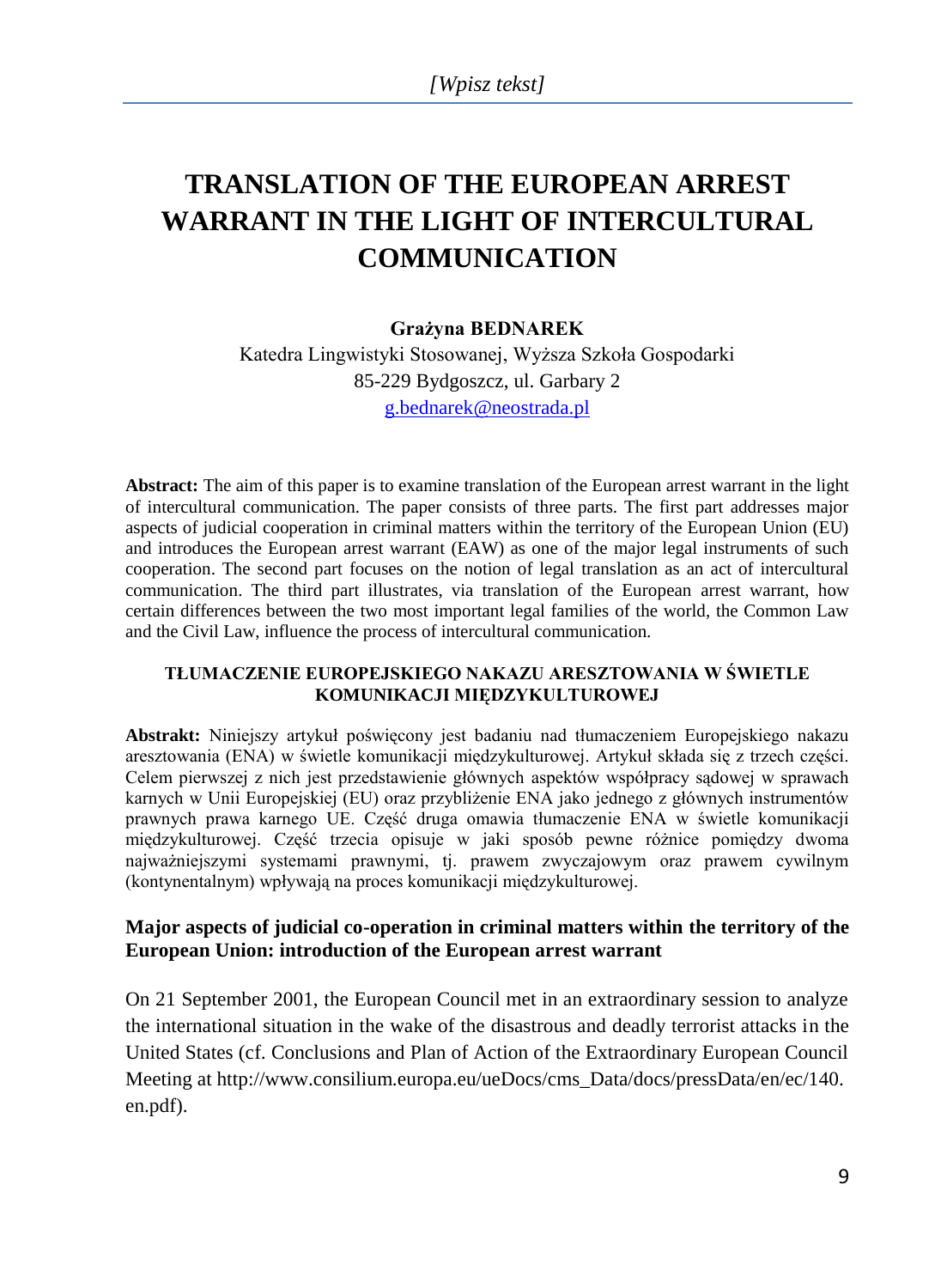Under Article 2 of the Conclusions and Plan of Action of the Extraordinary European Council Meeting related to the European Policy to Combat Terrorism, the European Council approved the plan of enhanced police and judicial cooperation and announced its agreement to introduce a European arrest warrant.

Hence, many assume that introduction of the European arrest warrant was an immediate outcome of the said European Council meeting, while the necessity to reform the extradition procedures was recognized 20 years ago (Gilmore 2002: 144).

The beginnings of judicial cooperation in EU date back to 1-2 December 1975, when the Ministers of Interior met in Rome with a view to combat terrorism, radicalism, extremism and international violence (*Terrorisme, Radicalisme, Extremisme, Violonce Internationale)*, the so-called TREVI Group, that met twice a year until 1993 when it was substituted for the meetings of European Council for Justice and Home Affairs (JHA) (Hofmański *et al.* 2008: 19).

The abolition of checks at the internal borders and creation of a single external border under the Schengen Agreement of 14 June 1985 and Schengen Convention of 19 June 1990, which came into effect in March 1995, facilitated criminals' operational mobility and entailed the undesired consequence of the increased transnational crime (Fennelly 2007: 521).

To counterbalance free movement of persons in EU and to guarantee security within the territory of the Schengen States, the Schengen Convention included the socalled "compensatory measures", e.g.: the strengthening of judicial cooperation and mutual assistance in criminal matters, mutual assistance for the purposes of preventing and detecting criminal offences, creation of the Schengen Information System (SIS), faster extradition procedures (cf. Schengen Acquis Official Journal of European Union 22.2000: p. 435).

The Treaty on European Union (TEU) signed on 1 February 1992 in Maastricht, which came into effect on 1 November 1993, established judicial cooperation in criminal matters under the III pillar (JHA) (Hofmański *et al.* 2008: 21).

Under the Amsterdam Treaty signed on 2 October 1997, which entered into force on 1 May 1999, Title VI – Provisions on Police and Judicial Cooperation in Criminal Matters, the Union's objective was formulated as follows:

> "to provide citizens with a high level of safety within an area of freedom, security and justice by developing common action among Member States in the field of police and judicial cooperation in criminal matters..." (cf. OJ C 340 of 10 November 1997)

The Tampere European Council of 15-16 October 1999 reiterated the significance of the Union as the area of freedom, security and justice, however, its novelty relates to mutual recognition of judicial decisions under article 33 (Gilmore 2002: 144):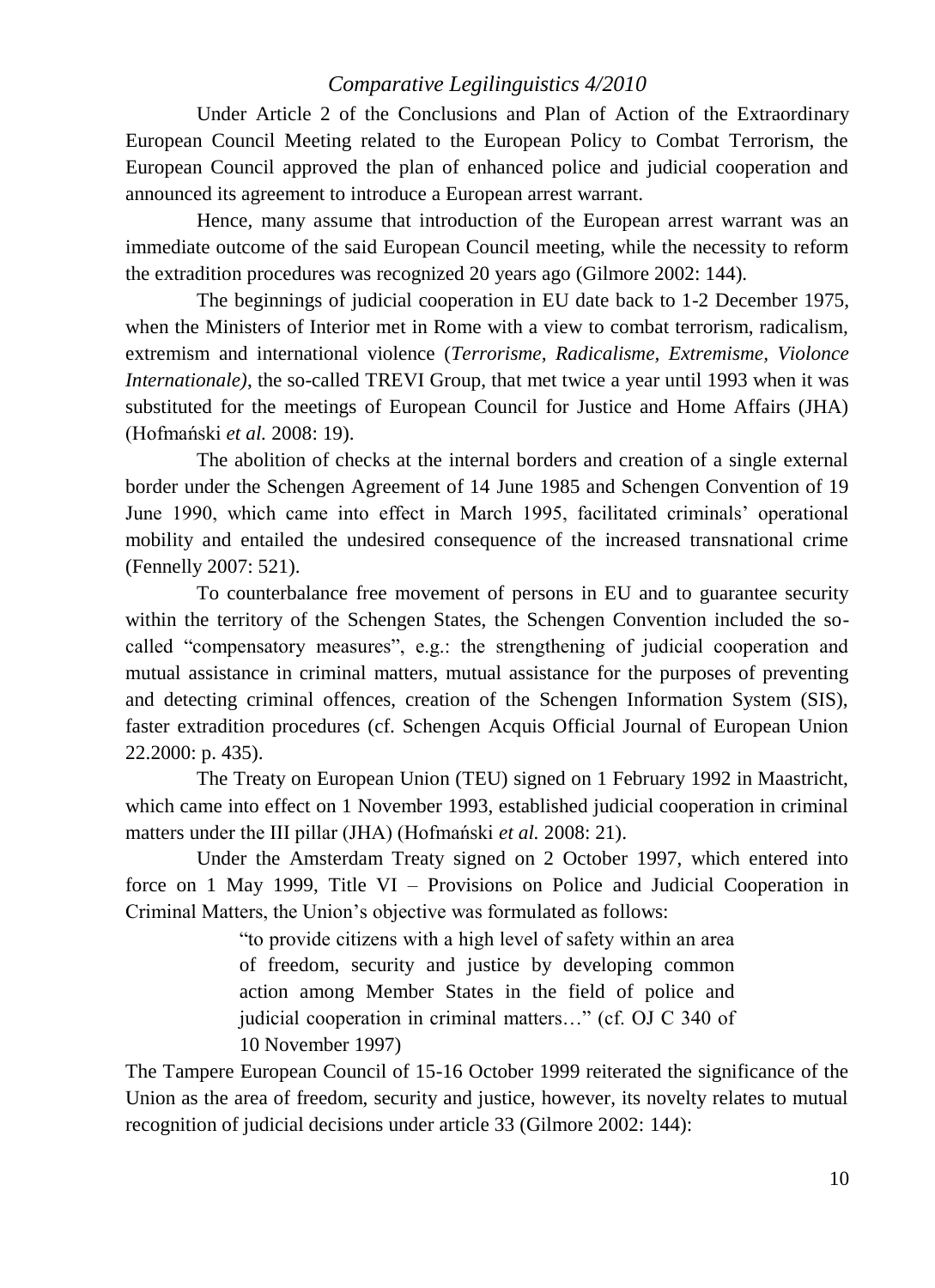―Enhanced mutual recognition of judicial decisions and judgments and the necessary approximation of legislation would facilitate cooperation between authorities and the judicial protection of individual rights. The European Council therefore endorses the principle of mutual recognition which, in its view, should become the cornerstone of judicial cooperation in both civil and criminal matters within the Union. The principle should apply to judgments and to other decisions of judicial authorities."

The Tampere Conclusions also urged to undertake steps with reference to extradition: ―With respect to criminal matters, the European Council urges Member States to speedily ratify the 1995 and 1996 EU Conventions on extradition. It considers that the formal extradition procedure should be abolished among the Member States as far as persons are concerned who are fleeing from justice after having been finally sentenced, and replace by a simple transfer of such persons, in compliance with Article 6 TEU. Consideration should also be given to fast track extradition procedures, without prejudice to the principle of fair trial. The European Council invites the Commission to make the proposals on this matter in the light of the Schengen Implementing Agreement.‖ (cf. Tampere European Council 15 and 16 October 1999, Presidency Conclusions).

The principle of mutual recognition as the cornerstone of judicial cooperation under III pillar is of outstanding significance and the Framework Decision (2002/584/JHA) of 13 June 2002, which introduces the European arrest warrant constitutes an example of its implementation (Hofmański *et al.* 2008: 28).

The said Framework Decision on the European arrest warrant and the surrender procedures between Member States, replace the following extradition proceedings between Member States: the 1957 European Extradition Convention on the suppression of terrorism, the 1978 European Convention on the suppression of terrorism as regards extradition, the agreement of 26 May 1989 between 12 Member States on simplifying the transmission of extradition requests, the 1995 Convention on the simplified extradition procedure, the 1996 Convention on extradition, the provisions of the Schengen agreement (cf. Framework Decision 2002/584/JHA (4)).

The Framework Decision defines the European arrest warrant in Chapter 1(1) as: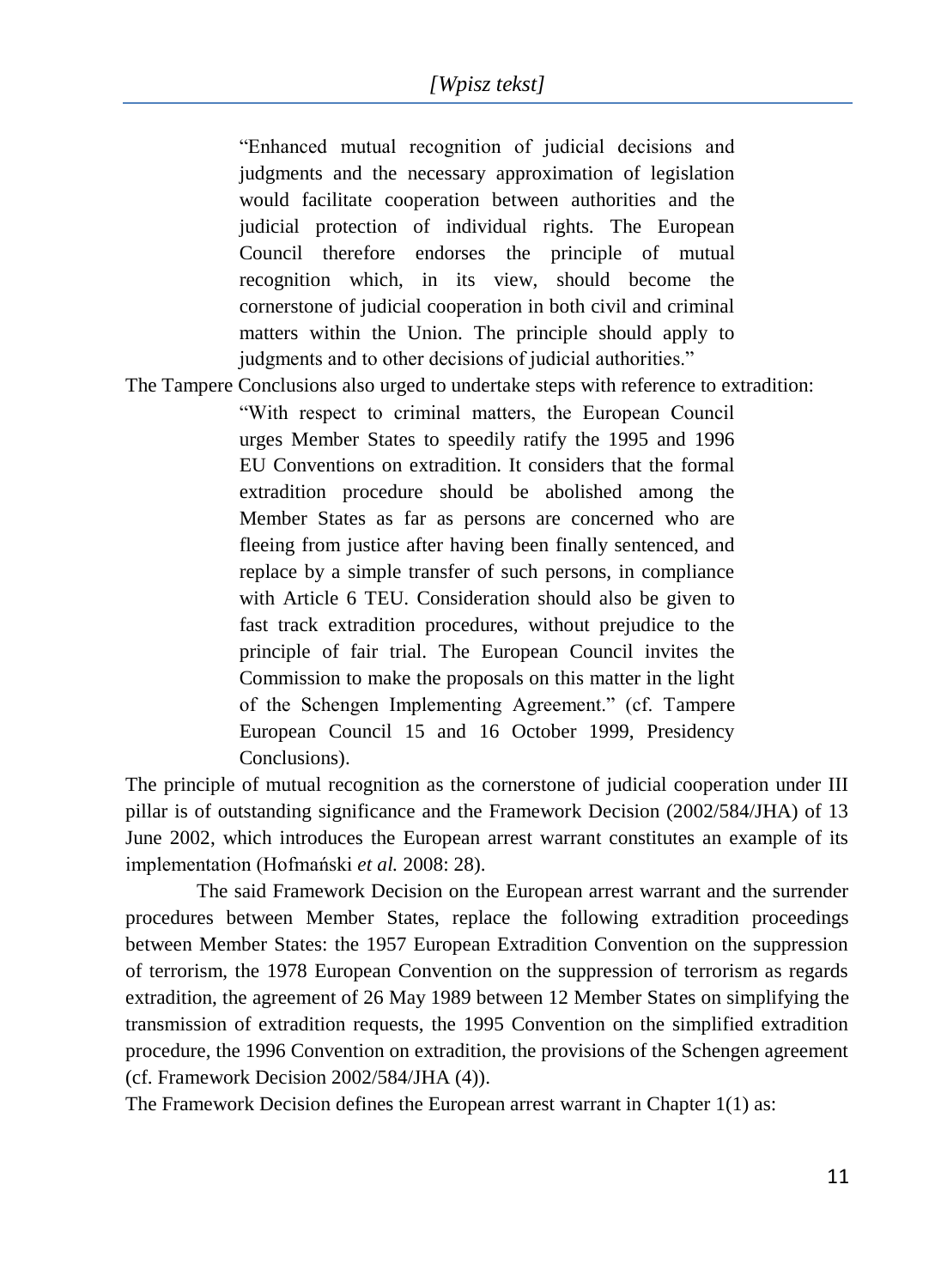―[…] a judicial decision issued by a Member State with a view to arrest and surrender by another Member State of a requested person, for the purposes of conducting a criminal prosecution or executing a custodial sentence or detention order<sup>"</sup>

Pursuant to Chapter 1, Article 1, Paragraph 2 of the said Framework Decision: ―Member States shall execute any European arrest warrant on the basis of the principle of mutual recognition and in accordance with the provisions of this Framework Decision."

A European arrest warrant may be issued for acts punishable by the law of the issuing Member State by a custodial sentence or a detention order for a maximum period of at least 12 months or, where a sentence has been passed or detention order has been made, for sentences of at least four months (cf. Framework Decision (2002/584/JHA Article  $2(1)$ ).

The list of 32 offences giving rise to surrender pursuant to the European arrest warrant includes, *inter alia*: participation in a criminal organization, terrorism, corruption, forgery of means of payment, sexual exploitation of children and child pornography, illicit trafficking in narcotic drugs and psychotropic substances, murder, grievous bodily injury, counterfeiting and piracy of products (cf. Framework Decision 2002/584/JHA Article 2(2)) .

The innovative character of the European arrest warrant is attributed to: (1) its judicial nature, (2) partial abolition of double criminality check with reference to the thirty two offences listed, i.e., the rule that an offence must be punishable both in the country, where the requested person is located and in the country issuing the warrant, (3) simplification and acceleration of the surrender procedures, (4) surrender of the requested person under the principle of mutual recognition and mutual trust, (6) independence of the requested person's surrender from his/her nationality (Gilmore 2002: 145-147; Hofmański *et al.* 2008: 56-57; Pérignon, Daucé 2006: 205-208).

Article 8 of the Framework Decision defines the content and form of the European arrest warrant, which must contain the identity and nationality of the requested person, the name, address, telephone and fax numbers and e-mail address of the issuing judicial authority, evidence of enforceable judgment, the nature and legal classification of the offence, a description of the circumstances in which the offence was committed, including the time, place and degree of participation in the offence by the requested person, the penalty imposed, if there is a final judgment, or the prescribed scale of penalties for the offence under the law of the issuing Member State.

The European arrest warrant must be translated into the official language or one of the official languages of the executing Member States.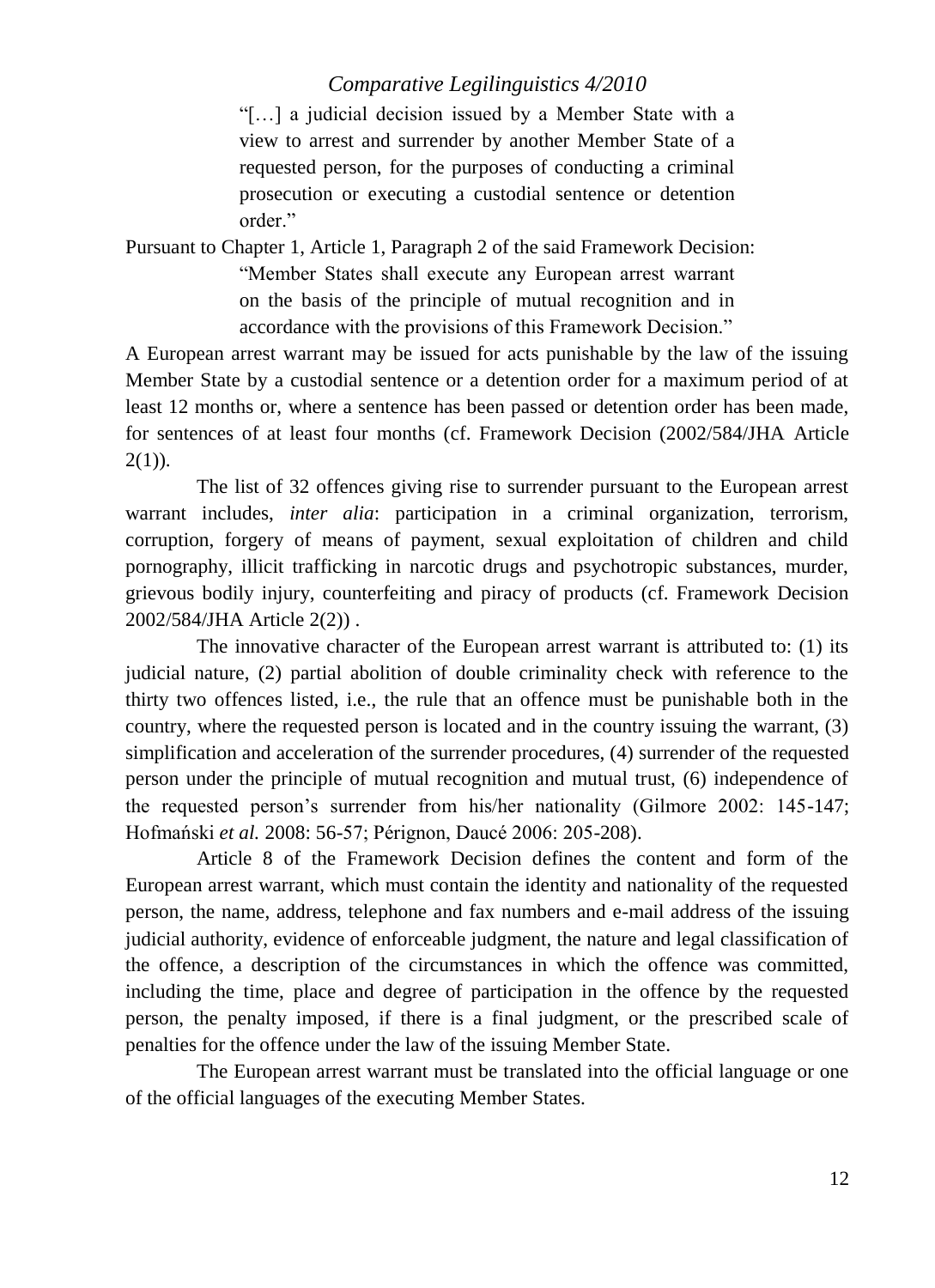#### **The notion of legal translation as an act of intercultural communication**

For the purposes of this paper translation of the European arrest warrant is understood as an act of intercultural communication.

The evolution of translation understood as a static linguistic phenomenon to an act of intercultural communication materialized in the 1980s (Snell-Hornby 1988: 43; Pisarska 1996: 26; Munday 2001: 87; Snell-Hornby 2006: 51-55).

Snell-Hornby (1988: 43) speaks of three new approaches introduced in Germany in the 1980s: Hönig and Kussmaul 1982, Reiss and Vermeer 1984 and Hölz-Mänttari 1984.

Hönig and Kussmaul in *Strategie der Übersetzung* (1982) delineate the notion of text understood as an integral part of a sociocultural background and stress the significance of the *function* of a translation (Snell-Hornby 1988: 45). For them, translation is dependent on its *function* as a text embedded in the *target culture* and the translator may either preserve the original function of the source text in its own culture (*Funktzionskonstanz)* or change the function to adapt to specific needs in the target culture (*Funktzionsveränderung*) (Snell-Hornby 1988: 44). Vermeer in the book, which he wrote with Katharina Reiss *Grundlegung einer allgemeinen Translationstheorie*  (1984), emphasizes that language is not an autonomous system, but is part of a culture. In his view, the translator should not only be bilingual, but also bicultural (Snell-Hornby  $2006: 52$ ). In his lecture given in Zurich on 21 May 1984, published as "Translation as a cultural transfer" Vermeer (1986: 33) defines translation as:

> ―[…] an offer of information in a language t of the culture  $T<sup>1</sup>$ , which imitates an offer of information in a language s of the culture S according to specified function. In other words, a translation is not transcoding of words or sentences from one language to another, but a complex form of action in which someone gives information about a text (source language material) under new functional and linguistic conditions and in a new situation, while preserving formal aspects as far as possible."

His explanation of translation abandons the linguistic definition of translation dominant at the time and provided by Koller:

> ―In linguistic terms translation can be described as transcoding or substitution; elements a1, a2, a3… of the language system L1 are replaced by elements b1, b2, b3… of the language system  $L2$ <sup>"</sup> (Koller 1972: 69-70 as cited by Snell-Hornby 2006: 53-54 ).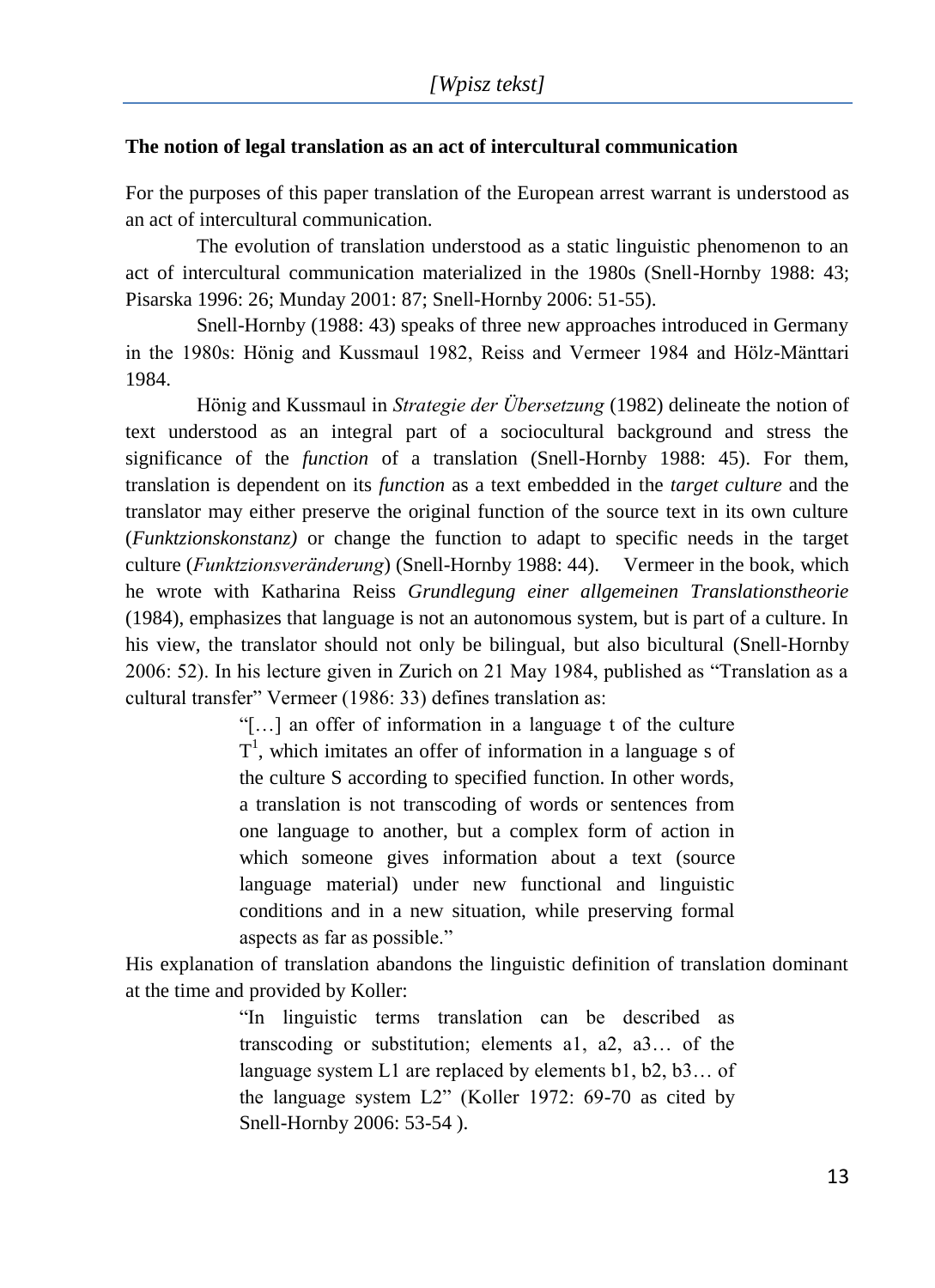The most important aspect of Vermeer's translation theory is the *skopos* (Greek word for ‗aim‖ or ‗purpose'). According to *skopos* theory the major principle determining any translation process is the purpose (*skopos*) of the overall translational action (Vermeer 1996: 15; Pisarska 1996: 27; Nord 1997: 27; Munday 2001: 79; Snell-Hornby 2006: 51). Vermeer explains the *skopos* rule in the following way:

> ―Each text is produced for a given purpose and should serve this purpose. The *skopos* rule thus reads as follows: translate/interpret/speak/write in a way that enables your text/translation to function in the situation in which it is used and with the people who want to see it and precisely in the way they want it to function." (Vermeer 1989a: 20 as cited by Nord 1997: 29).

The *skopos* theory is part of the theory proposed by Hölz-Mänttari who defines translation as an act of communication across cultural barriers. Hölz-Mänttari who presented her theory of translation in *Translatorisches Handeln. Theorie und Methode*  (1984), reduces the status of the source text (Snell-Hornby 2006: 57) similarly to Vermeer, who spoke of "de-throning of the source text" (Snell-Hornby 2006: 54). In her theory, she declines the notion of "text" and introduces the notion of "message" (*Botschaft*). Since both Vermeer and Hölz-Mänttari view translation as a cultural transfer rather than linguistic, in which language is part of the culture (Snell-Hornby 2006: 54), it follows that the concept of culture is essential for the functional approach to translation. The concept of culture accepted by Vermeer is that of Heinz Göring's, which in turn is based on the that of the American ethnologist Ward Goodenough (Snell-Hornby 2006: 54; Nord 2001: 33):

> ―Culture consists of everything one needs to know, master and feel, in order to assess where members of a society are behaving acceptably or deviantly in their various roles, and in order to behave in a way that is acceptable or deviant for that society, as far as one wishes to do so and is not prepared to take the consequences arising from deviant conduct." (Göring 1977: 10, as cited by Snell-Hornby 2006: 55).

Nord (1997: 33) emphasizes that Vermeer's own definition of culture concentrates even more on norms and conventions:

> ―[culture is] the entire setting of norms and conventions an individual as a member of his society must know in order to be 'like everybody' – or to be able to be different from everybody". (Vermeer 1987a: 28)

The concept of culture understood as a totality of knowledge, norms and conventions is essential to the functional approach of translation as a form of communication and social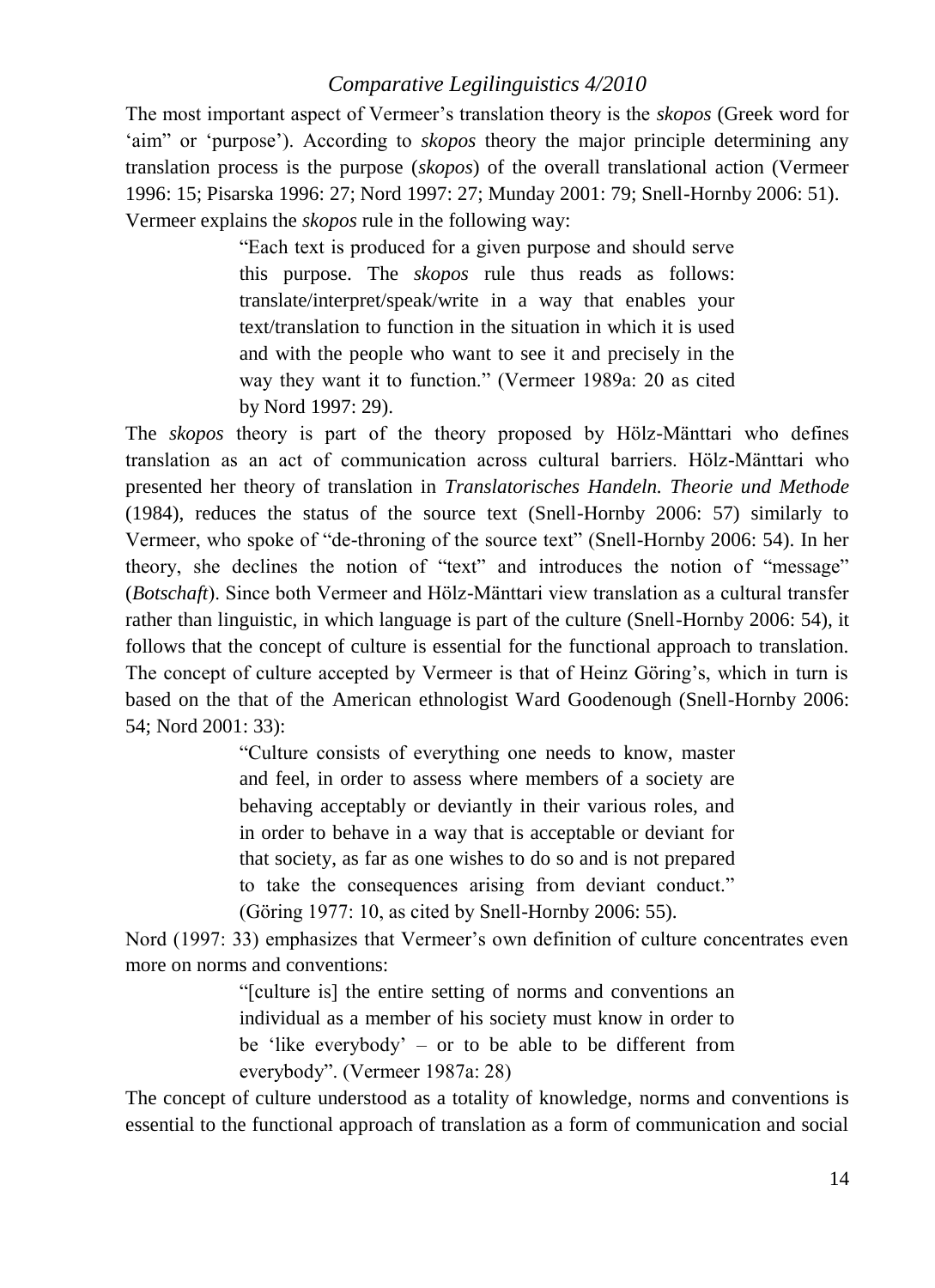action as opposed to abstract code-switching and was later broadened by Heidrun Witte (Snell-Hornby 2006: 55).

As regards Chrsitiane Nord, similarly to the theories above, her concept of translation is as she indicates "basically functional" and the notion of "function" is the primary criterion for the process of translation (Nord 2005: 5).

Her model for translation-oriented text analysis contributes profoundly to understanding of the intercultural text transfer. As expounded by the author, a model of source-text analysis, which may be applied to all types of texts not only facilitates understanding of the function of the elements or features in the content and structure of the source text as a communicative occurrence, but also allows the translator to choose the suitable translation strategies for the intended purpose of the particular translation (Nord 2005: 5).

To summarize the functionalist translation theories, it must be indicated that in contrast to the linguistic theories of translation, which saw translation as a static phenomenon, an activity merely between languages, a linguistic transfer based on the process of transcoding, the functionalist approach to translation is culture oriented, is oriented towards the function of the target text, proclaims de-throning of the source text, views texts as an integral part of the world, not an isolated specimen of language, and finally, as stated above, understands translation as an act of cross-cultural communication (Snell-Hornby 1988: 38).

As regards legal translation, Šarčević (1997: 55) and Cao (2006: 5) too define legal translation as an act of communication.

However, although one must acknowledge the profound impact of the functionalist approach to translation studies in general, which as shown above transformed the very meaning of the translation process, the present author wishes at this point to present vital aspects of legal translation and explain why certain facets of the functionalist approach may not be applied to legal translation.

As indicated by Ńarčević (1997: 12) and Cao (2006: 7) legal translation is a specialized area of translational activity due to the fact that it involves law and entails not only linguistic, but also legal consequences.

Bearing this in mind, translation of legal texts is regarded as a double operation implying both interlingual and legal transfer (Constantinescu 1974: 147 as cited by Šarčević 1997: 12).

In addition, the normative function and authority of the legal texts makes legal texts special and entails significant consequences for legal translation (Šarčević 1997: 11; Cao 2006: 10).

Let us have a closer look at the typology of legal texts as presented by Šarčević (1997) and Cao (2006) to understand the nature of legal documents in the first place.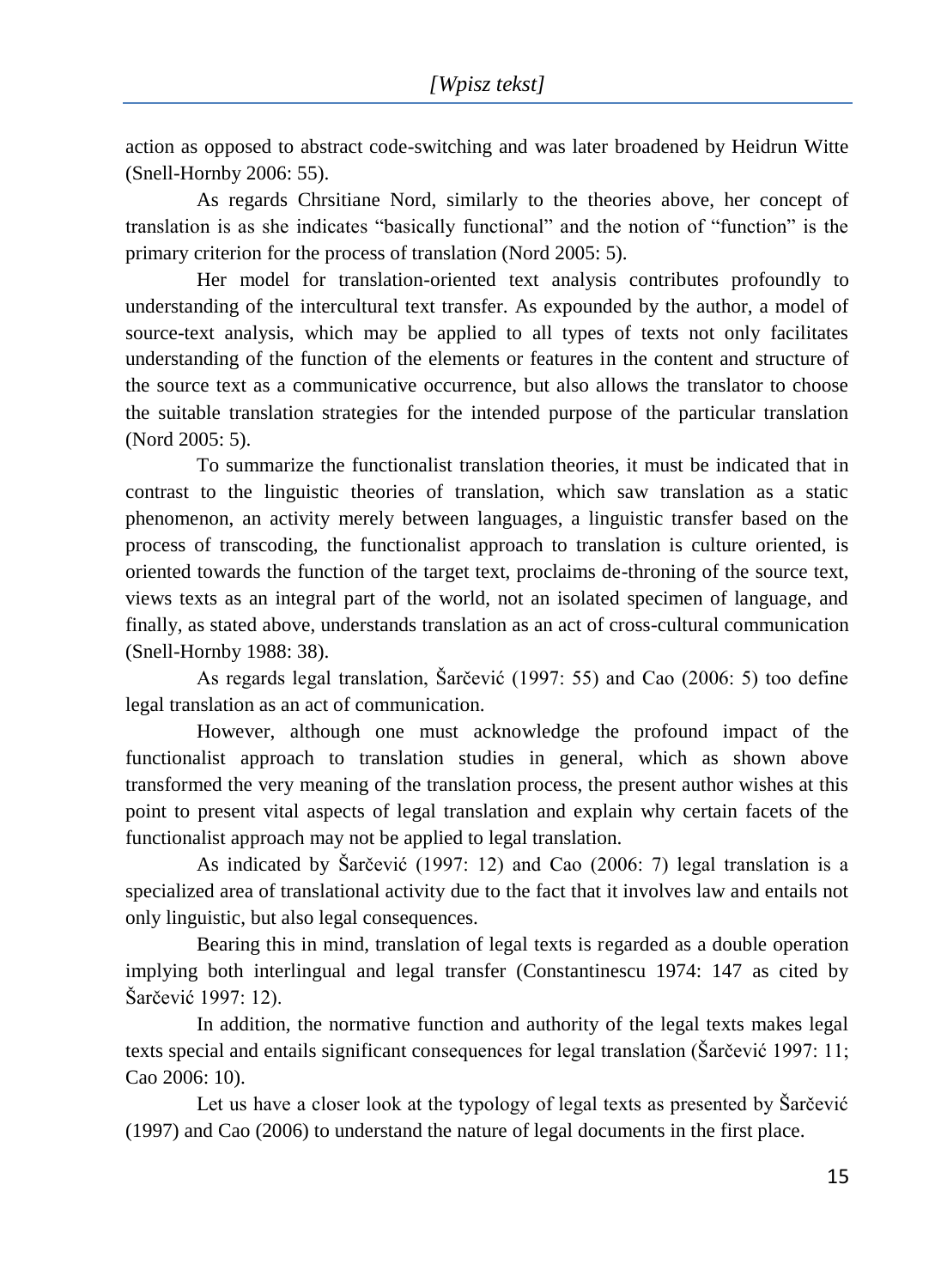Ńarčević (1997: 11) divides legal texts into the following three groups according to their function: 1) primarily prescriptive, 2) primarily descriptive but also prescriptive, 3) purely descriptive. The first group includes laws and regulations, codes, contracts, treaties and conventions, and as indicated by Ńarčević, they are normative texts which prescribe a specific course of action. The second group of legal texts consists of hybrid texts, which are primarily descriptive but also include prescriptive parts. These include judicial decisions and instruments used to carry on judicial and administrative proceedings such as actions, pleadings, briefs, requests, petitions. The third group contains purely descriptive texts written by legal scholars, like legal opinions, law textbooks, articles.

Cao (2006: 9-10) distinguishes the following categories of legal texts: 1) legislative texts, i.e., domestic statutes and subordinate laws, international treaties and multilingual laws, and other laws produced by lawmaking authorities, 2) judicial texts produced in the judicial process by judicial officers and other legal authorities, 3) legal scholarly texts produced by academic lawyers or legal scholars in scholarly works and commentaries, 4) private legal texts including texts written by lawyers, e.g. contracts, leases, wills, litigation documents, and texts written by non-lawyers, e.g. private agreements, witness statements and other documents produced by non-lawyers and used in litigation and other legal situations.

From the enumerated variants of legal texts it follows that legal translation refers to the translation of the texts used in law and legal settings.

The vast majority of the named legal texts are normative in character as stated above, that is they prescribe commands and prohibitions, grant permission and power, create obligations and rights (Cornu 1990: 264; 267).

How does that compare with the functionalist approach to translation studies? Why may certain aspects of the functionalist approach to translation not be applied to legal translation?

Firstly, as indicated by Hönig and Kuβmaul (1982) text is understood as an integral part of the sociocultural background and its function is of primary importance, the translator, as they say, may either preserve the original function of the source text (*Funktionskonstanz*) or change the function of the source text (*Funktzionsveränderung)*.

As regards legal translation, there is no doubt that the text is a communicative occurrence (de Beaugrande and Dressler 1981: 3) and as stated above it belongs to a given sociocultural background. However, in case of legal translation, the legal translator may not change the function of the source text, because the legal translator's role is to produce a text that is equal in meaning and effect to the source text. It is impossible to change the function of the target text, because the legal translator is bound by the principle of fidelity to the source text for preserving the letter of law (Šarčević 1997: 16).

In case of the European arrest warrant translation, for instance, the function of the source text may by no means be changed, because under Framework Decision of 13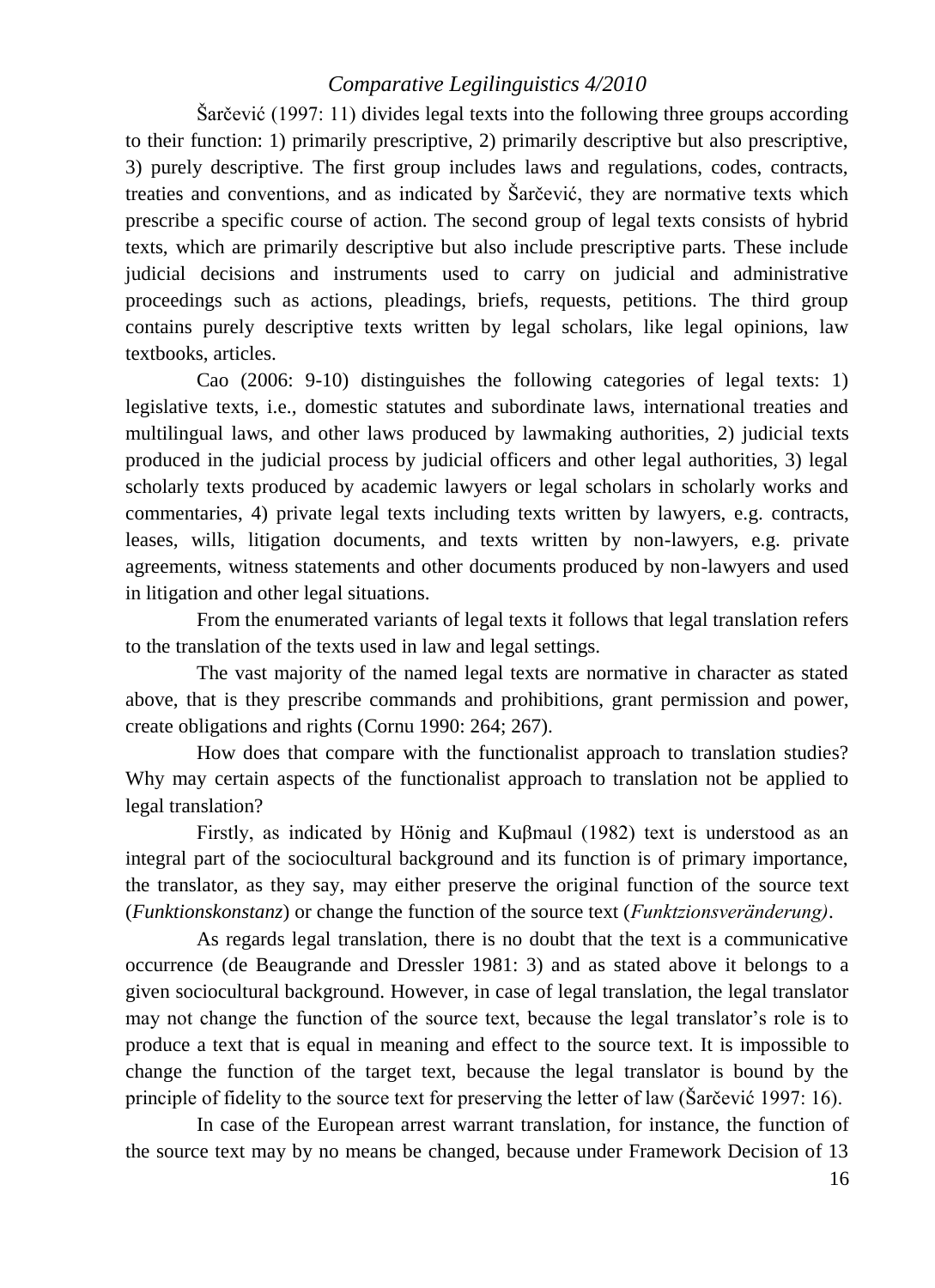June 2002, the European arrest warrant is a judicial decision and the legal translator is bound by the fidelity to the source text while translating the document for the sake of preserving the letter of law.

As indicated by Ńarčević (1997: 16), even when the legal translators won the right to produce the texts in the spirit of the target language, the general indications and guidelines still pointed to fidelity to the source text.

The same has been underlined by Herbot (1987: 822 as cited by Šarčević 1997:  $72$ ) the translator is obliged to produce a translation with "the same legal signification":

―Le text d'arrivée doit avoir la même signification juridique

(c'est-a-dire qu'il aura le meme consequences en droit) que le texte de depart."

With reference to Vermeer's *skopos* theory of translation, there are certain aspects, which may not be applied to legal translation either and here is why.

Firstly, Vermeer's *skopos* theory, as indicated above, treats translation as an intercultural transfer (Nord 1997: 11, 34), whereas it must be remembered that in case of legal translation, the transfer is not only intercultural, but primarily *legal* (Constantinesco 1974: 147 as cited by Ńarčević 1997: 12; Groot de 1987: 5).

Secondly, Vermeer's translation theory regards the source and the target text as "an offer of information" (Vermeer 1982 as cited by Nord 1997: 12), which in case of normative legal texts is not applicable, because if both the source and target texts are normative in nature they are more than a source of information, that means they must be duly executed.

Thirdly, Vermeer's theory of translation de-thrones the source text (Snell-Hornby 2006: 54), which in the view of the present author should not be done. The significance of the source text for legal translation is profound, if the legal significance of the target text is to be the same.

Thus, if the target text of a European arrest warrant as a judicial decision is to produce the same legal effect as the source text, it is advisable to conduct a careful analysis of the source text bearing in mind that it is an example of both *intercultural* and *legal* transfer, which as explained by Nord (2005: 24) shall enable the translator to establish the actual function-in-culture of a source text and compare it with the functionin-culture of the target text required by the initiator and enable him/her to choose the best translation method.

In addition, following Vermeer (1996: 15), there is a *skopos* for each translational act and different *skopoi* lead to different translations of the same source text. As explained by Reiss and Vermeer (1984: 139) the demand for fidelity is subordinated to the *skopos*, so if the *skopos* requires a change of function, the required standard of fidelity to the source text is not applied, the translator is then bound by appropriateness to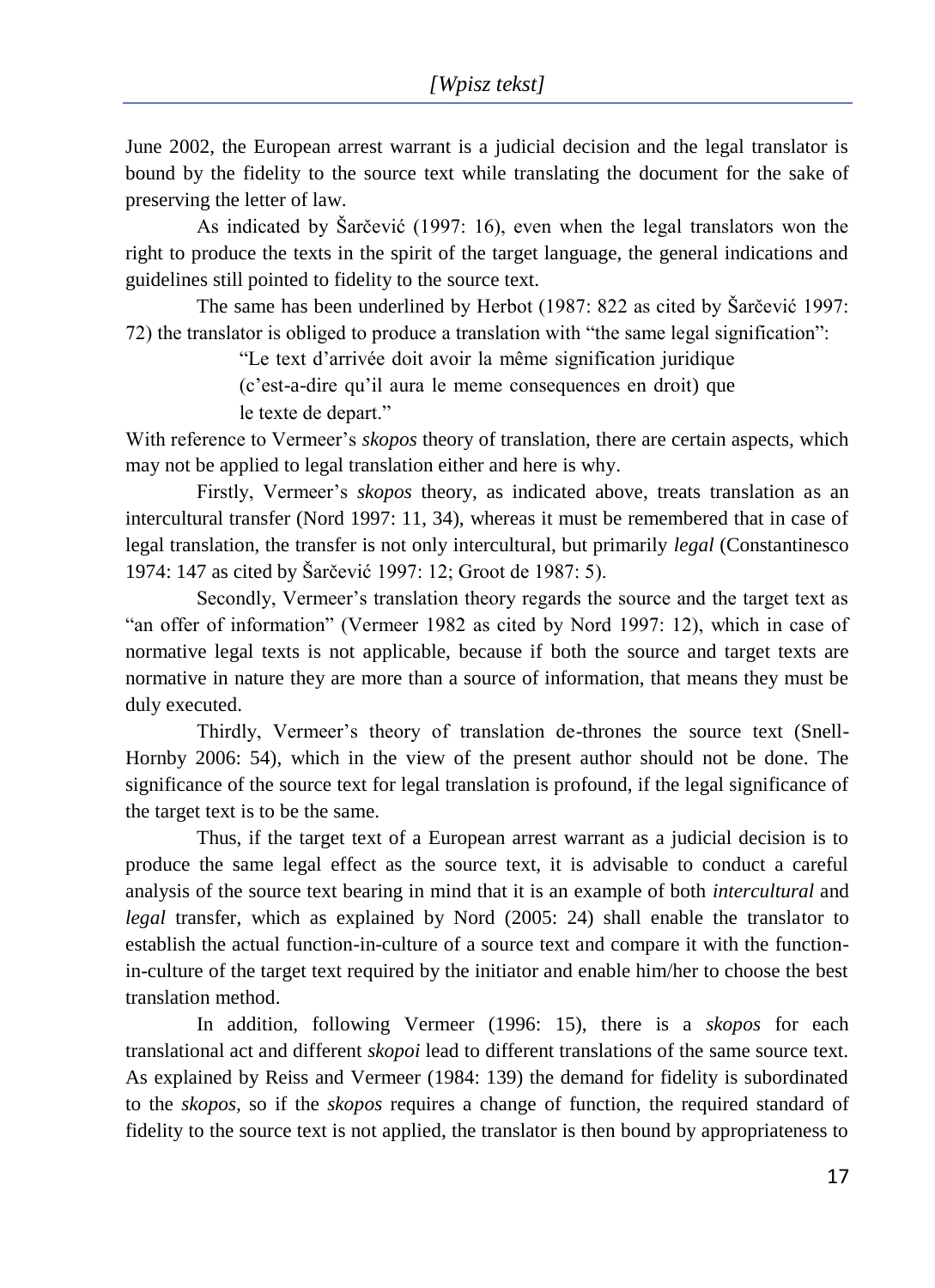the particular *skopos*. This, however, does not hold true for legal translation, where the *skopos* of the target text is exactly the same as that of the source text.

So, by way of illustration, if the European arrest warrant is a type of legal text of normative character issued by a EU Member State with a view to the arrest and surrender by another Member State of a requested person for the purposes of conducting a criminal prosecution or executing a custodial sentence or detention order, then, due to its normative character its function in the target text must be preserved.

Moreover, the translation of the European arrest warrant must be done by a sworn translator, who is bound by the code of ethics of a sworn translator, which clearly defines the principles of an authenticated translation including the aspects of legal translation stated above, so any alterations to the texts are strictly forbidden (cf. *Code of Conduct of a Sworn Translator with a Commentary* issued by TEPIS 2007).

Finally, in case of translation of legal texts of normative character, the translation once vested with the force of law, or authenticated may not be referred to as translation, but must be treated as an equally authentic, parallel, legal text (Šarčević 1997: 20, 64); Wagner 2002: 1, 7-9; Doczekalska 2009: 117), hence, as stated above, any amendments to the source text may only be done by its author, in case of the European arrest warrant, it may be done by a judge of a Regional Court in Poland, let alone the fact that such alterations must be indicated in the contents of the document together with the reasons and date of amendment.

As further indicated by Šarčević, despite the fact that Vermeer's theory refers to all types of texts (Vermeer 1982: 99 as cited by Ńarčević 1997: 18), Vermeer failed to convince the LSP translators that his theory was applicable to special purpose texts, because specialists in LSP translations insisted that the primary goal of LSP translators was to transfer the meaning or the message of the source text as precisely as possible (Fluck 1985: 136; Gémar 1995-II: 115 as cited by Ńarčević 1997: 18).

In addition, as emphasized by Šarčević (1997: 19), in claiming that the translation strategy of legal translation can be determined on the function of the target text alone, Vermeer failed to take account of legal criteria, while selecting the appropriate translation strategy, since as regards contracts, for example, the choice of translation strategy depends on the law governing the contract, viz., the contract may either be interpreted to the source or target legal system and in terms of linguistics, this identifies the system of reference, that is, whether the signs in the target text refer to objects and concepts in the source or the target legal system.

To summarize the discussion of the applicability of the functionalist approach to legal translation, it must be emphasized that the contribution of the functionalist approach for the discipline of translation studies in general is vital and unquestionable.

There is no doubt that the definition of translation gained a new image of a dynamic, bicultural, target oriented communicative event.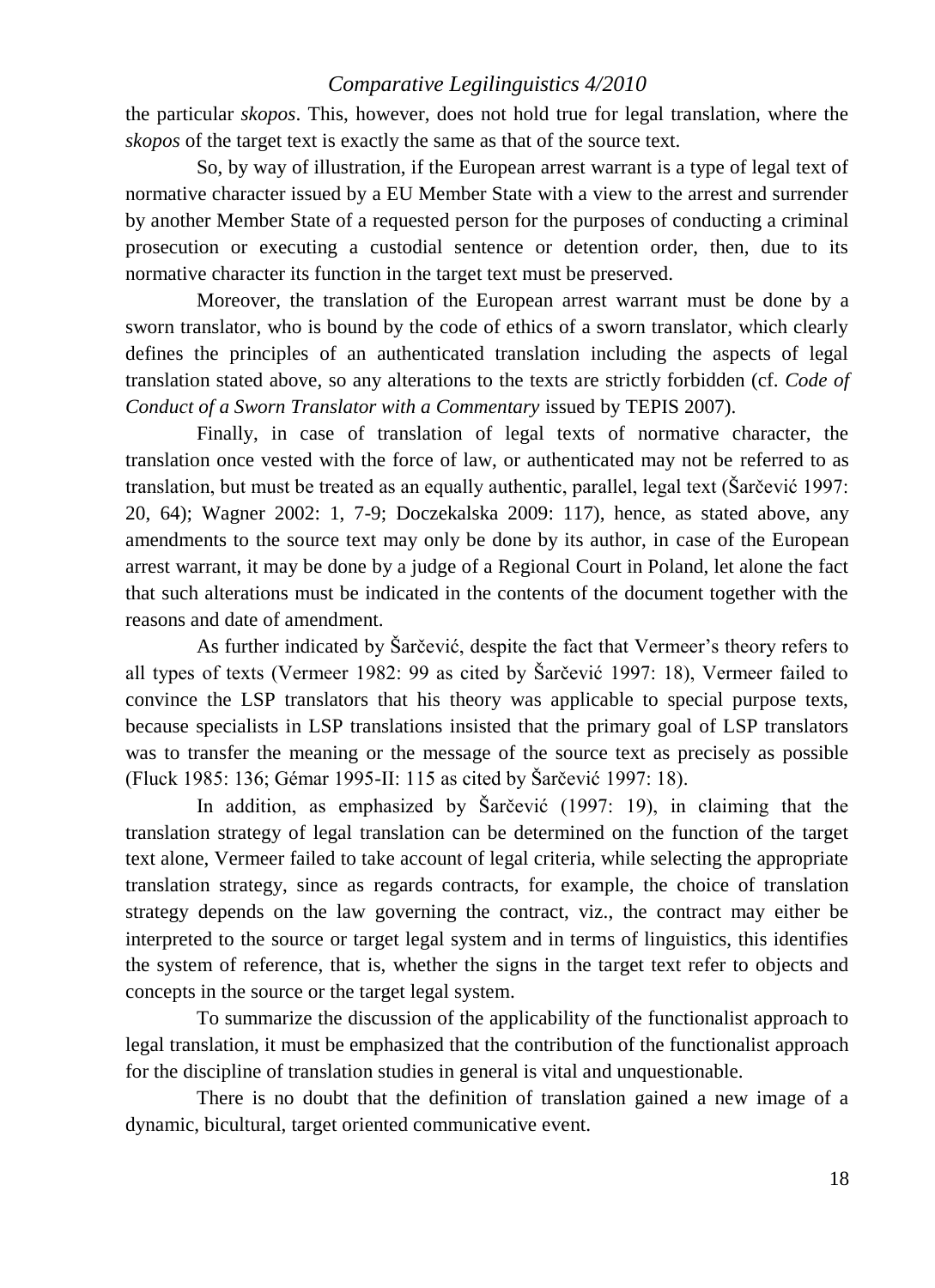Although, as shown above, certain aspects of the functionalist approach cannot be accepted to legal translation, because "on ne peut pas se permettre de traduire une loi comme on traduit un autre texte, car la traduction est aussi loi" (Legault 1977: 19).

Having established the undeniable influence of the functional approach on the discipline of translation studies and explaining how legal translation may benefit from this approach and what facets of the said approach may not be applied to legal translation, in what follows the present author wishes to point out some major implications of the European arrest warrant translation in the light of intercultural communication.

However, before the analysis begins, let us first have a closer look at the study of communication studies.

Fiske (1990: 2) defines communication as social interaction through messages. Communication, as he points out, is central to the life of our culture, and without communication any culture dies.

There are two main schools in the study of communication (Fiske 1990: 2-3). The first, which perceives communication as the transmission of messages, is concerned with how senders and receivers encode and decode the messages, how the transmitters use the channels and media of communication, which defines communication as a process by which one person affects the behaviour of or state of mind of another. The second, delineates communication as the production and exchange of meanings. It deals with how messages, or texts, interact with people in order to produce meanings; that is it is concerned with the role of texts in our culture. For this school, the study of communication is the study of text and culture and the main study is semiotics. Each of the mentioned schools interprets the definition of communication as social interaction through messages in its own way. For the first one social interaction is the process by which one person relates to others, or affects the behaviour, state of mind or emotional response of another. The school of semiotics understands social interaction as that which constitutes the individual as a member of a particular culture and society.

As further explained by Fiske (1990: 3) each of the schools has a different understanding of what constitutes a message. The first one defines a message as that which is transmitted by the communication process with intention as its underlying factor. Semiotics, on the other hand sees a message as a construction of signs, which through interacting with receivers, produce meanings.

It has on many occasions been established that translation in general is a communicative event taking place in a communicative situation (Nord 1997: 17; Nord 2005: 13; Snell-Hornby 2006: 54).

As such, it differs from any ordinary communicative event, because it entails participation of two cultures, two languages. In such a communicative situation, the source and target texts are part of a communicative act.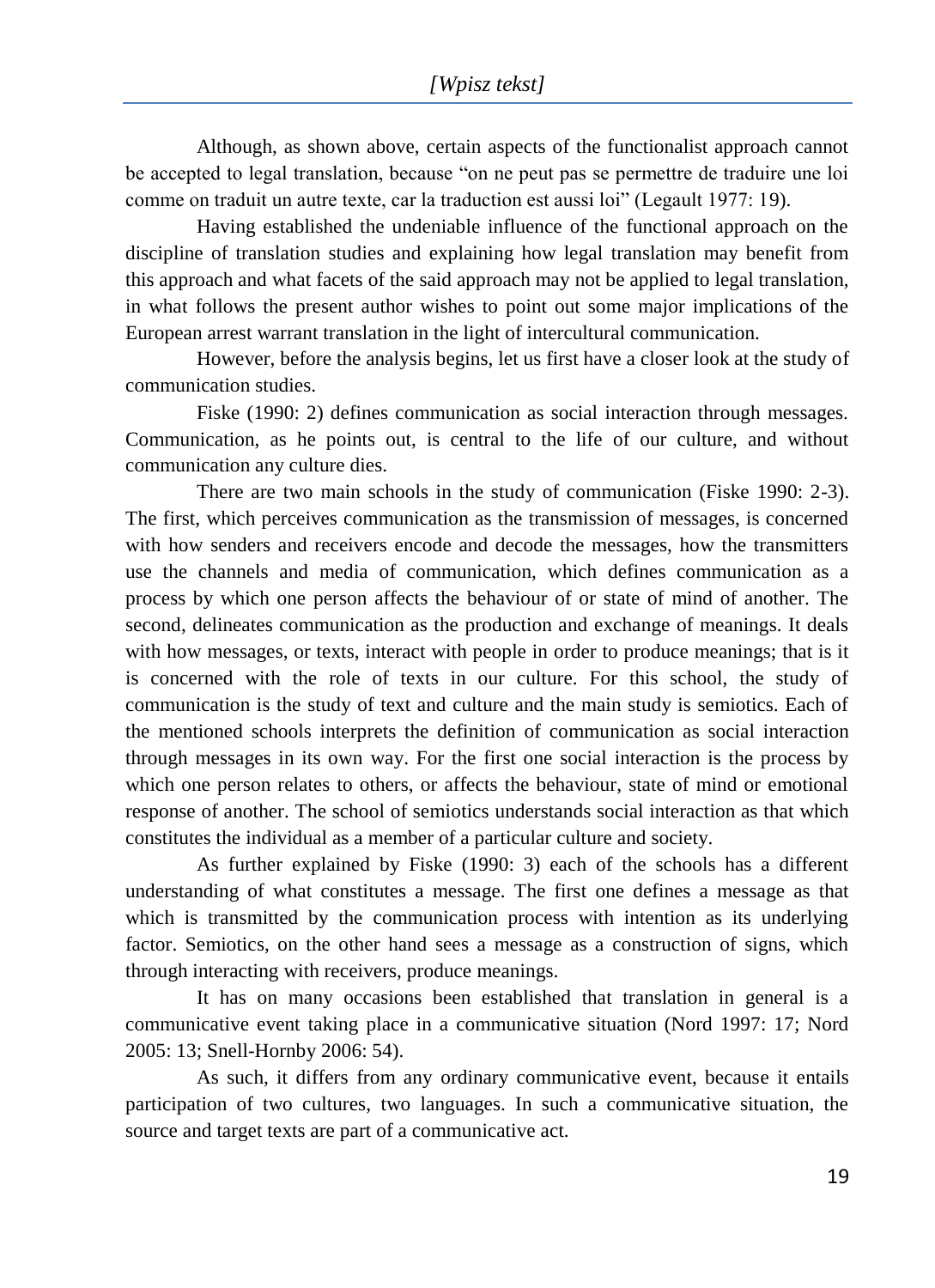As emphasized by Nord (2005: 14) the prerequisite for such a communicative event is the existence of a situation in a given time and space, and participants wishing to communicate for a certain purpose by means of a text.

The text understood as "the totality of communicative signals used in a communicative interaction (Kallmeyer et al. as cited by Nord 2005: 16) has a function and is transmitted via a channel.

The model of communication developed for the purpose of translation by Sager (1994: 93) distinguishes between several functional agents participating in the act of communication: producers of texts and massages, communication agents, i.e., senders of texts, recipients of texts and messages and mediators, i.e., translators.

Under the said theory of communication, the message is encoded in a system of signs (Sager 1994: 94-96).

As emphasized by Šarčević (1997: 56), "legal communication can be effective only if interaction is achieved between text producers and receivers".

Who are the participants of the process of intercultural communication with regard to translation of the European arrest warrant?

The procedures relating to issuing and execution of the European arrest warrants have been stipulated in the Polish Code of Criminal Procedure (cf. http://www.law.uj.edu.pl/~kpk/eaw/legislation/Poland\_National\_legislation\_EAW.pdf).

Under chapter 65a of the Code of Criminal Procedure on requesting EU Member States for surrender of prosecuted persons on the basis of a EAW and 65b requests from EU Member States for surrender of prosecuted persons on the basis of a EAW the participants of the intercultural communication process in the aspect of the European arrest translation include as follows:

Firstly, the text producer, a Judge of a Regional Court in Poland, a representative of a judicial authority responsible for production of the EAW. On the official request of the Regional Public Prosecutor, a Judge of a Regional Court fills out the EAW form in the Polish language, which relates to a given person who had committed an offence, referred to, under the mentioned above Framework Decision, as "requested person".

Secondly, under article 607c § 2 a Warrant should be translated into an official language of the executing state. All the official documents must in Poland be translated by a sworn translator. The profession of the sworn translator is regulated under Act of 25 November of 2004 (cf. Official Journal No. 273, item 2702).

The sworn translator is sent the EAW original in the Polish language together with the translation brief, which is a decision of a Judge of a Regional Court appointing the sworn translator for the task of conducting the translation of the EAW.

The translation brief includes the following information: the name of the Judge of the Regional Court who appoints the sworn translator for translation of the EAW and the name of the Court Clerk, the name of the Public Prosecutor at whose request the EAW is issued, the name of the requested person, the name of his parents, name and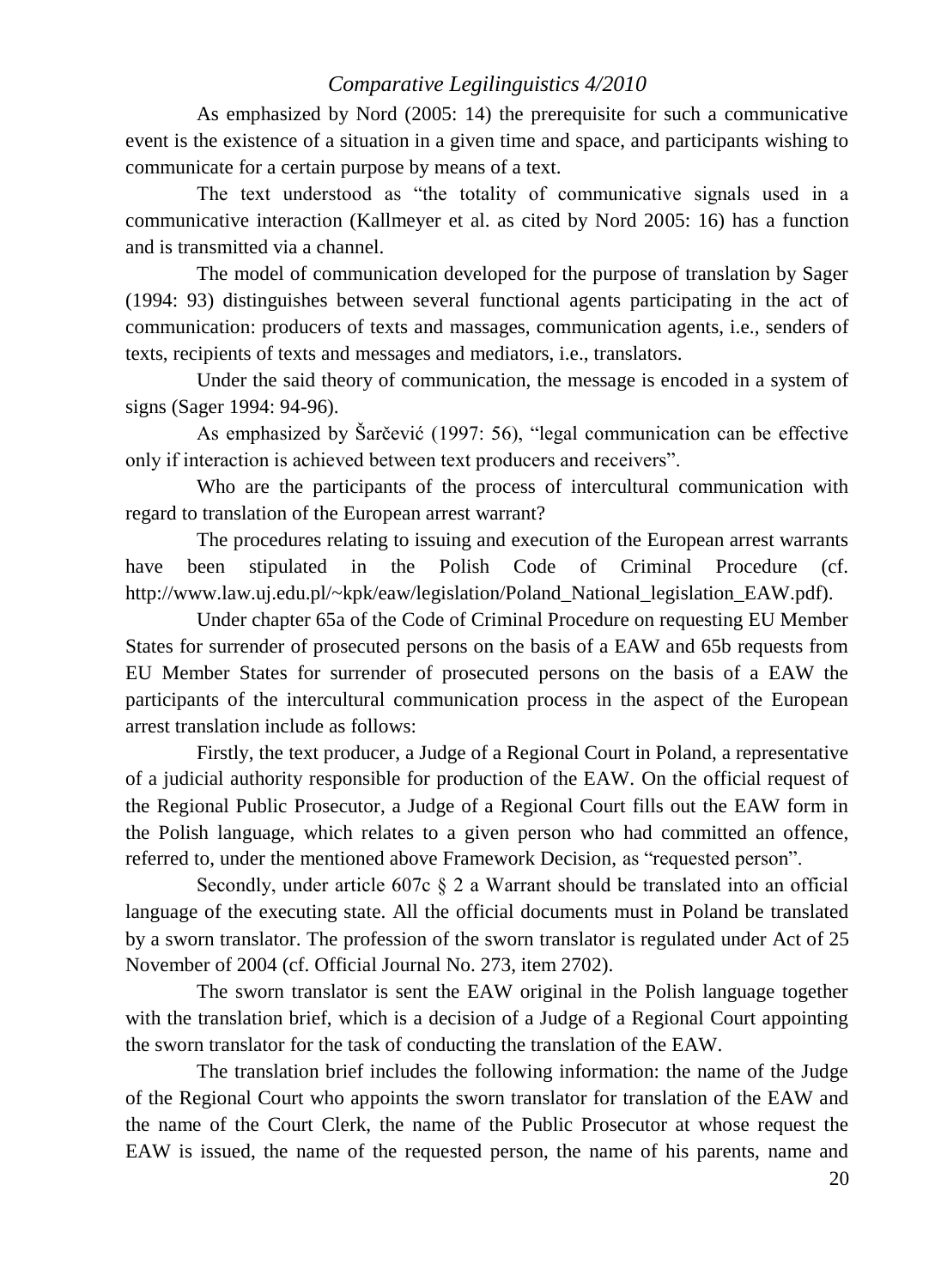number of his identity card or passport, place of residence, if available. The Judge states the reasons why a given EAW must be issued, that is, s/he describes what offence or offences were committed by the requested person. The committed offences relate to specific articles of the Penal Code which must be pointed out. In addition, the translation brief includes the date of expiry of the statute of limitation. The reason, which impacts directly the issue of the EAW is the fact that the requested person, which committed an offence wishes to evade justice and is sought after abroad in the territory of the European Union on the basis of the EAW. Finally, the translation brief includes the deadline by which the translation must be returned.

The translated EAW is then returned to the Regional Court and is sent to a specific EU Member State judicial authority, in cases when the place of residence of the requested person has been established, if not, the data from the European arrest warrant are put into the Schengen Information System, which is supposed to facilitate the establishment of the place of residence of the requested person and next his/her detention, temporary arrest and execution of the EAW and finally his/her extradition to Poland.

The judicial authority of the EU Member State which receives the translated EAW plays the role of the immediate target text receiver. The role of the target text receiver as the judicial authority responsible for the execution of the EAW is regulated by the Framework Decision and involves the hearing of the requested person under Article 14.

The Translation of the EAW in this case, as explained above may not be referred to as translation, it performs the function of the judicial decision in the foreign language and is subject to execution. Hence it must be considered as a parallel legal text.

The role of the translator in the process of the intercultural and legal transfer is twofold. First, s/he is the mediator who bridges the gaps between two legal cultures. Secondly, s/he plays the role of the author of the target text.

The role of the author of the legal text is subject to a number of constraints accompanying the process of translation, which constitute the final part of this paper.

#### **Legal, linguistic and cultural constraints in the translation of the EAW**

For the purposes of this paper, major implications relating to translation of the European arrest warrant refer to: (1) different legal systems and laws, (2) linguistic differences, (3) cultural differences.

Cao  $(2007: 23)$  stresses that "law and legal language are system-bound, that is, they reflect the history, evolution and culture of a specific system". "Legal language is not a universal technical language but one that is tied to a national legal system (Weisflog 1987: 203, as cited by Cao 2007: 23).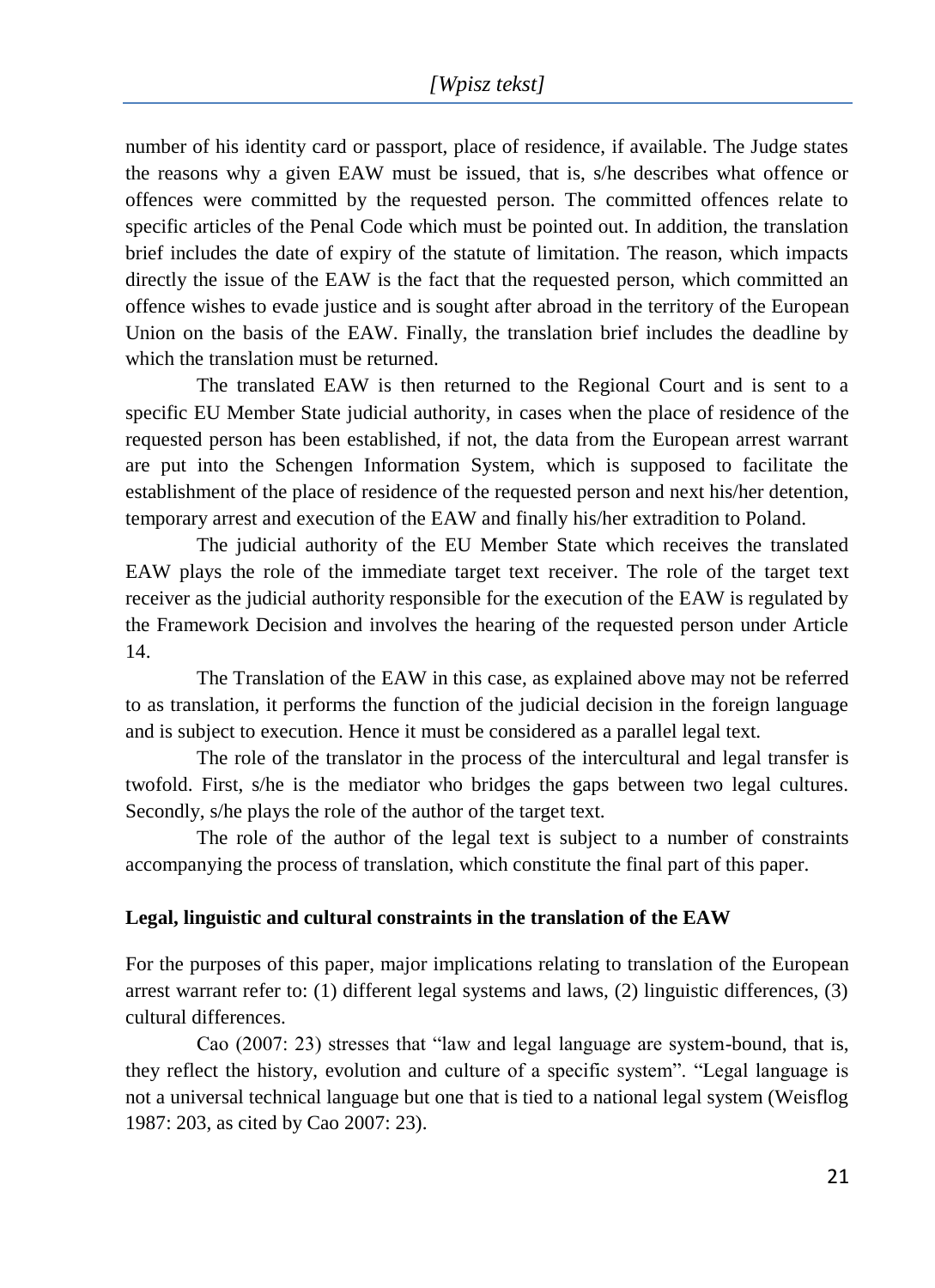Under Article 8 of the Framework Decision, all Member States adopted an identical form and content of the European arrest warrant, which is attached in Annex 1 to Framework Decision, to quash the diversity relating to legal systems in the EU.

Although, as indicated by Górski and Sakowicz (2005) and Hofmański *et al.* (2008) the European integration of Member States and unification of law in the European Union for the purposes of an accelerated surrender of the requested persons, the translator carrying out translation of the European arrest warrant must bear in mind that the expressions used in point (b) devoted to decision on which the warrant is based: "judicial decision" and "enforceable judgment" connote different ideas under two legal families, namely that of the civil and that of the common law.

Zweigert and Kötz (1998: 69) emphasize that:

―The tradition of the English Common Law has been one of gradual development from decision to decision; historically speaking, it is case-law, not enacted law. On the Continent the development since the reception of Roman law has been quite different, from the interpretation of Justinian's Corpus Iuris to the codification, nation by nation, of abstract rules. So Common Law comes from the court, Continental law from the study; the great jurists of England were judges, on the Continent professors. On the Continent lawyers, faced with a problem even a new and unforeseen one, ask what solution the rule provides; in England and the United States they predict how the judge would deal with the problem, given the existing decisions".

Hence, one of the challenges the legal translator deals with is the incongruency of legal systems.

Under point (e) of the European arrest warrant, the translator translates the description of the circumstances in which the offence or offences was/were committed. It is under this point, where linguistic implications arise.

As far as the linguistic constraints are concerned, Cao (2007) and Šarčević (1997) attribute linguistic difficulty in legal translation to the absence of equivalent terminology across different languages. De Groot (2006: 424) claims that to achievement of full equivalence in translating the terminology is only possible when the source and target languages relate to the same legal system, which is applicable only in bilingual or multilingual legal systems, like in Belgium, Finland, Switzerland and to a certain degree in Canada.

Despite the fact that under the Framework Decision the EU Member States adopted a common definition of the thirty two offences, the translator is aware of the fact that a definition of a particular offence in the 27 Member States implies different definitions in each State.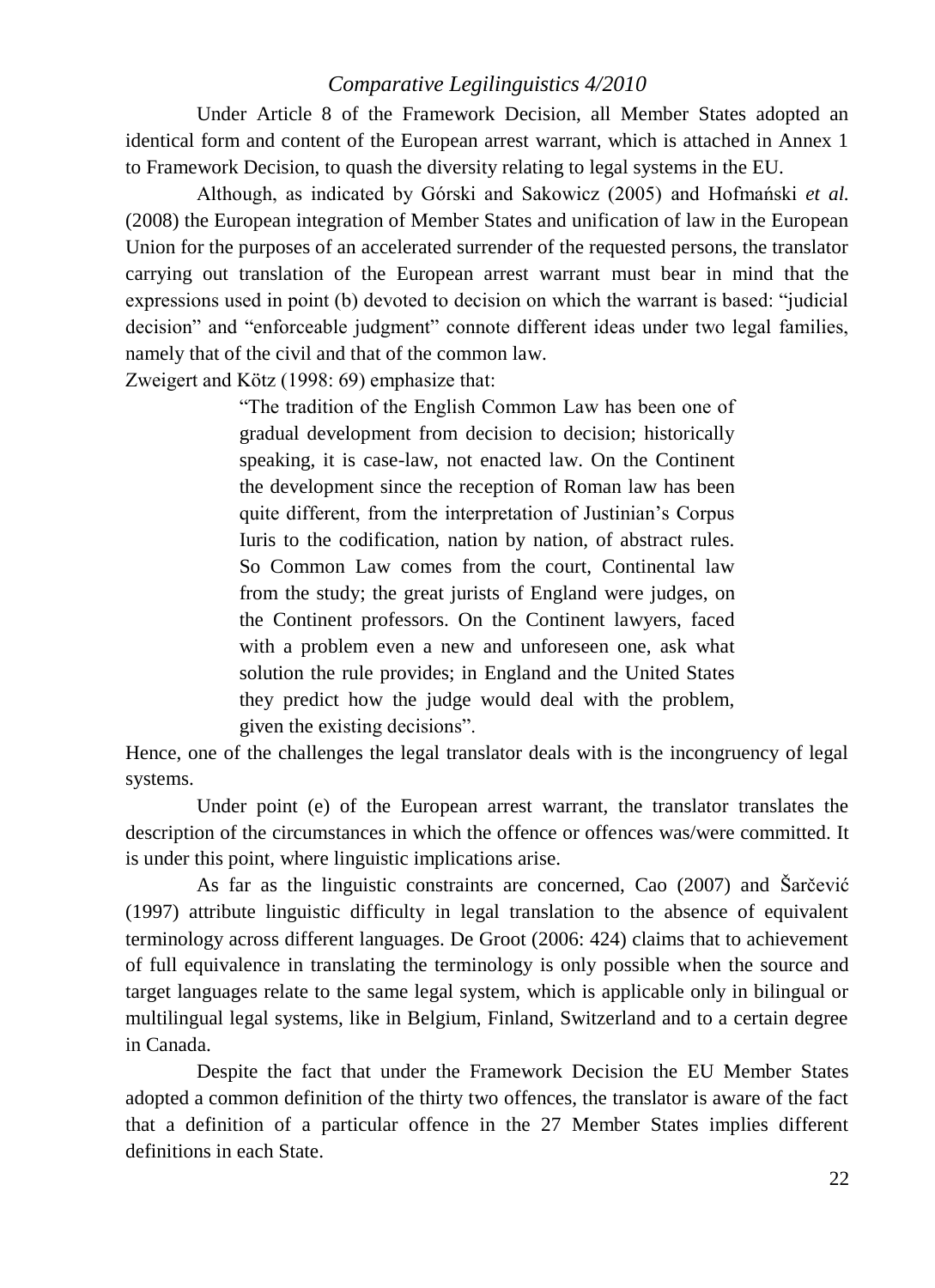Lack of vocabulary equivalence has already been indicated by Humboldt, who stated that:

> ―No one when he uses a word has in mind exactly the same thing that another has, and the difference, however tiny, sends its tremors throughout language. … All understanding, therefore, is always at the same time a misunderstanding … and all agreement of feelings and thoughts is at the same time a means for growing apart." (Humboldt quoted in Cowan 1963, as cited by Jandt 2007: 131).

In his seminal article *Why Isn"t Translation Impossible* Joseph (1998: 86-97) cites Schopenhauer, Schleiermacher, Humboldt, de Saussure who addressed the issue of lack of vocabulary equivalence in their works. For instance, Schleiermacher stated:

> ―But if one looks at a master's word formations in their totality, at his use of related words and word-roots in a multitude of interrelated writings, how can the translator succeed here, since the system of concepts and their signs in the translator's language is entirely different from that in the original language, and the word-roots, instead of being synchronically identical, cut across each other in the strangest directions. It is impossible, therefore, for the translator's use of one language to be as coherent as that of his author." (Schleiermacher 1813 [1992: 45-46], as cited by Joseph 1998: 86-97).

By way of illustration, under Article 228 section 1 of the Polish Criminal Code fraud is defined as follows:

> ―Whoever, with the purpose of gaining a material benefit causes another person to disadvantageously dispose of his own or someone else's property by misleading him, or by taking advantage of a mistake or inability to adequately understand the action undertaken, shall be subject to the penalty of deprivation of liberty for a term of between 6 months and 8 years."

By contrast, under Theft Act 1968 in UK, this offence is defined under Chapter 60 Article 16(2)(c) as follows:

> ―A person who by any deception dishonestly obtains for himself or another any pecuniary advantage shall on conviction on indictment be liable to imprisonment for a term not exceeding five years."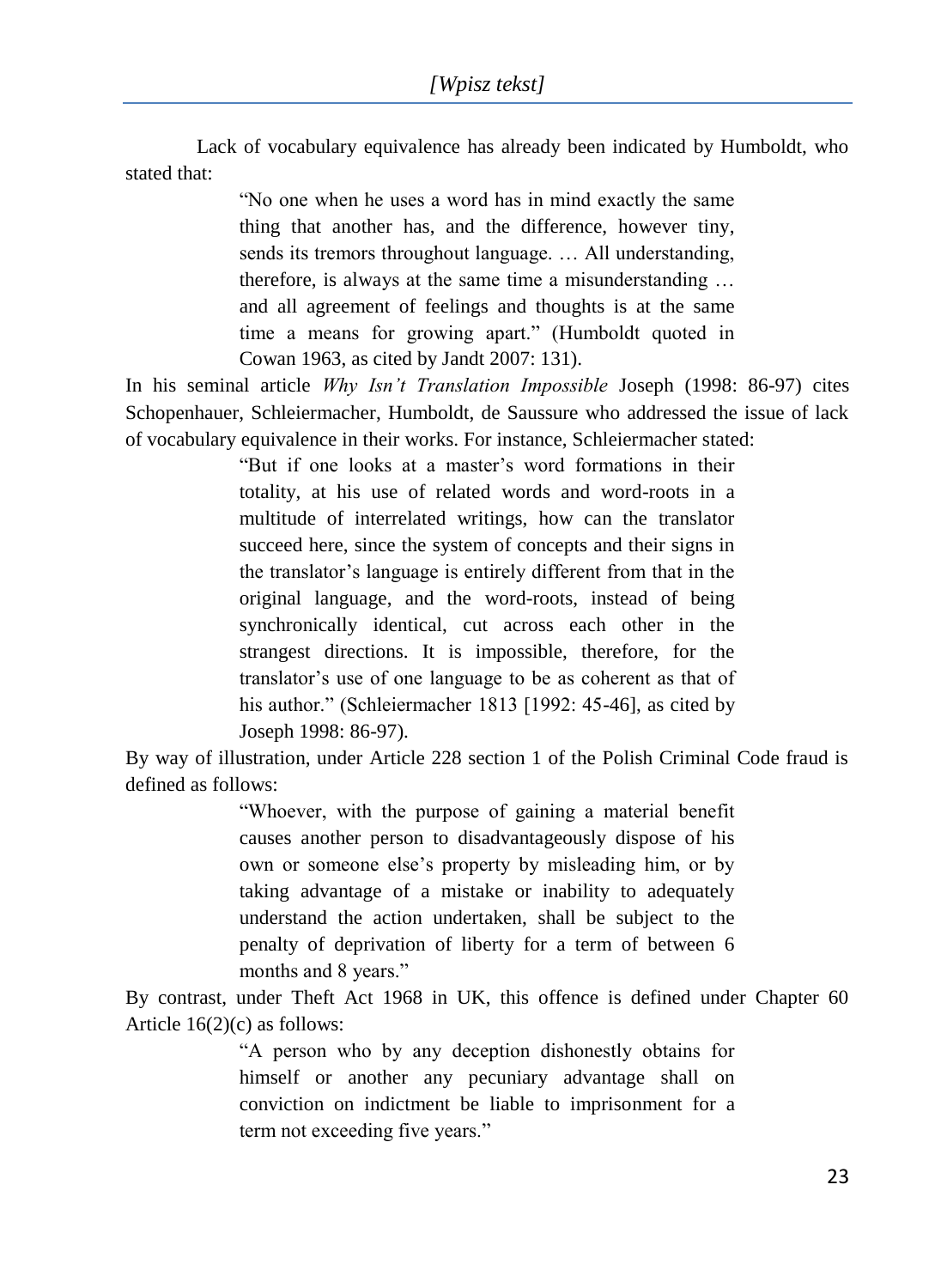Attention should be paid to two different expressions in the Polish Criminal Code – the "material benefit" and in the UK Act - the "pecuniary advantage". The UK term implies a monetary advantage, while the Polish term connotes a broader benefit, which may be expressed in pecuniary terms.

Cultural differences are the subsequent source of difficulty. In translation, language should not be regarded as an isolated phenomenon suspended in a vacuum but as integral part of culture, while the text is embedded in a given situation conditioned by its socio-cultural background (Snell-Hornby 1988: 2, as cited by Cao 2006: 31). The strong relationship between language and culture is a well established phenomenon and has on many occasions been underlined (Whorf 1956: 156; 214); Sapir 1966: 16; 69; Hofstede 2001: 21).

Curran (2006: 678) described the characteristics of the language of the law in the following way:

> ―The language of law is bound to the inner grammar of legal systems, cultures, mentalities, which in turn impede communication in words that are borrowed from another legal system, culture, and mentality."

She also points out that in comparative law translation is often carried out by approximation, so, for example, "the French word 'procès' is generally translated into English as 'trial'. She indicates, however, that certain attributes of 'procès' are not attributes of 'trial'. Hence, similarly, the French or Polish 'judge' is not the English ‗judge', the ‗cour', or ‗sąd' is not the ‗court', and last but not least, the French 'jugement', or 'wyrok'' is not exactly 'judgment'.

Furthermore, Curran (2006: 711) argues that:

"If law is embedded in culture it may be that the study of law can be undertaken realistically only by adopting the standpoint of someone 'inside' a culture, by a kind of ‗immersion' in it. According to this approach, the comparatist must understand law in the same way that people who participate in its culture do. Such a study must recognize the integrity, identity, or coherence of the culture in which law exists, and the interwoven characteristics that make that culture unique and distinguish it from others. […] Law cocooned inside a culture, it might be claimed, is necessarily different from law that exists in another culture."

Hence, legal translators must successfully deal with cultural barriers between the SL and TL.

This leads us directly to the implications related to conceptual equivalence, which refers to abstract ideas that may not exist in the same fashion in different languages.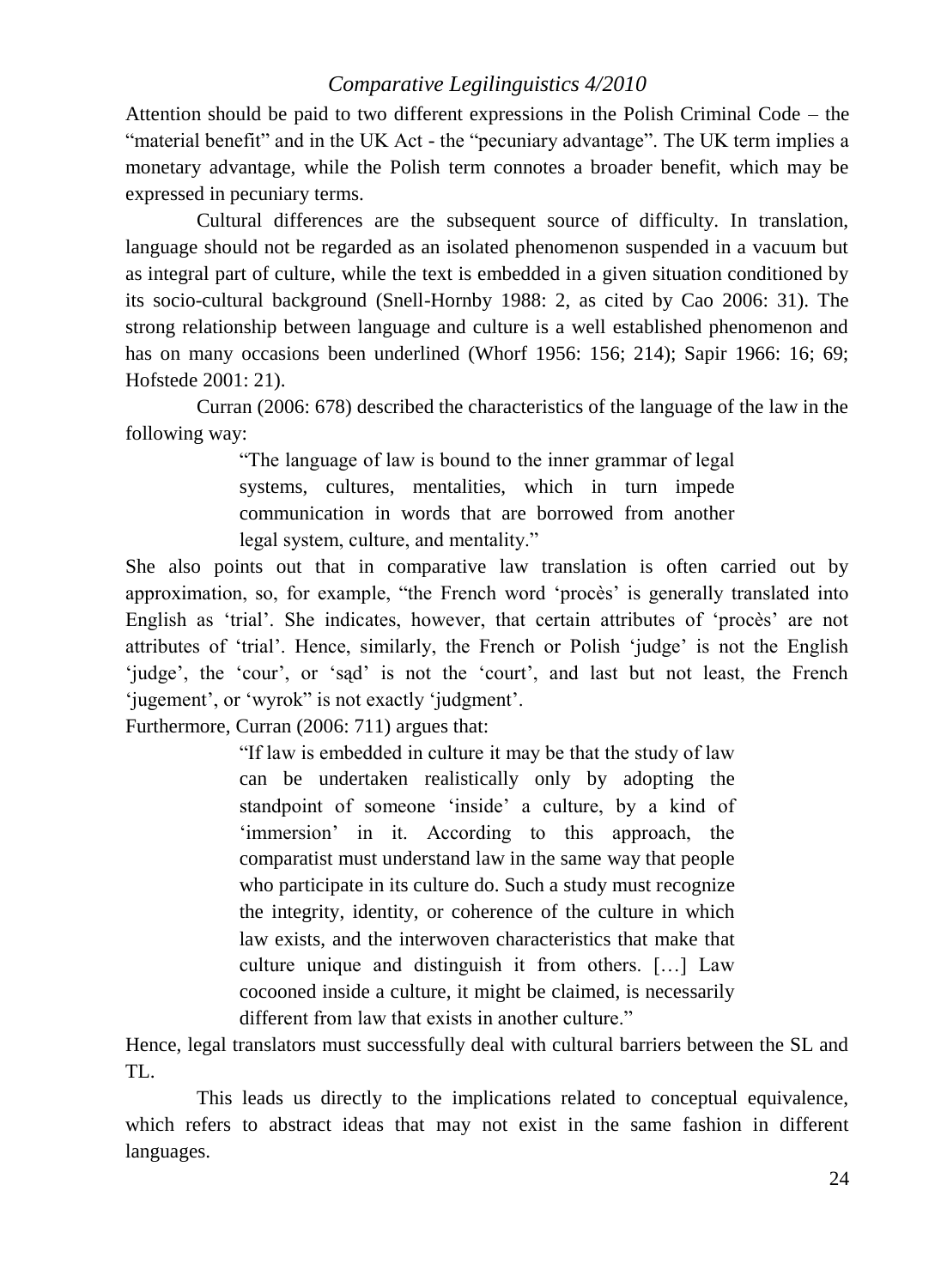By way of illustration, the word "law", or "judicial decision" connote different ideas in Poland and in the UK, because under the common law, the word "law" refers to the body of case law, based upon judicial decisions and embodied in reports of decided cases, while the "law" as understood by the civil law refers to the enacted law and codes (Zweigert and Kötz 1998: 69).

The translation process has been compared to that of the comparative legal analysis by Bernhard Großfeld, a professor of law (Großfeld 1996: 118-122). Thus, the translator, similarly to the comparatist lawyer:

> ―comes across legal institutions, procedures, and traditions which have no counterpart in the Continental legal world with which he is familiar. At every step he comes across legal institutions, procedures, and traditions which have no counterpart in the Continental legal world with which he is familiar." (Zweigert and Kötz 1998: 181)

The last but not least implication relating to legal translation is that of the choice of an appropriate translation strategy, which for a long time has been a contentious issue.

As indicated by Ńarčević, some advocate literal translation for the sake of preservation of the letter of law (Cesana 1910: 5 as cited by Ńarčević 1997: 37; Didier 1990: 280, 285, as cited by Ńarčević 1997: 16; Weisflog 1987: 191, as cited by Ńarčević 1997: 17), while others favour idiomatic translation and creativity (Koutsivitis 1988: 344, as cited by Ńarčević 1997: 224).

Although the said issue remains unsolved, "substance must always prevail over form" (Šarčević 1997).

This brings us directly to another issue, namely that of equal effect of the authenticated translations.

Šarčević cites Didier, who claims that "while lawyers cannot expect translators to produce parallel texts which are equal in meaning, they do expect them to produce parallel texts which are equal in legal effect" (Didier 1990: 211, as cited by Šarčević 1997: 71). Hence, as emphasized by Šarčević the role of the translator is to "produce a text that will lead to the same legal effects in practice" ( $\text{\r{S}}\ar{\r{c}}\text{\r{e}}\text{\r{e}}$ ) ( $\text{\r{S}}\ar{\r{c}}\ar{\r{c}}\ar{\r{c}}$ ).

In view of the above, translation of the European arrest warrant must in practice lead to its execution by competent judicial authorities of the executing EU Member State.

Isabelle Pérignon and Constance Daucé (2007: 203) and Hofmański *et al*. (2008: 221) claim that the European arrest warrant is considered by the EU Commission to be a growing success story, and the Commission looks forward to strengthening the instrument in the subsequent years. In conclusion of the Report presented by the Commission of European Communities based on Article 34 of the Council Framework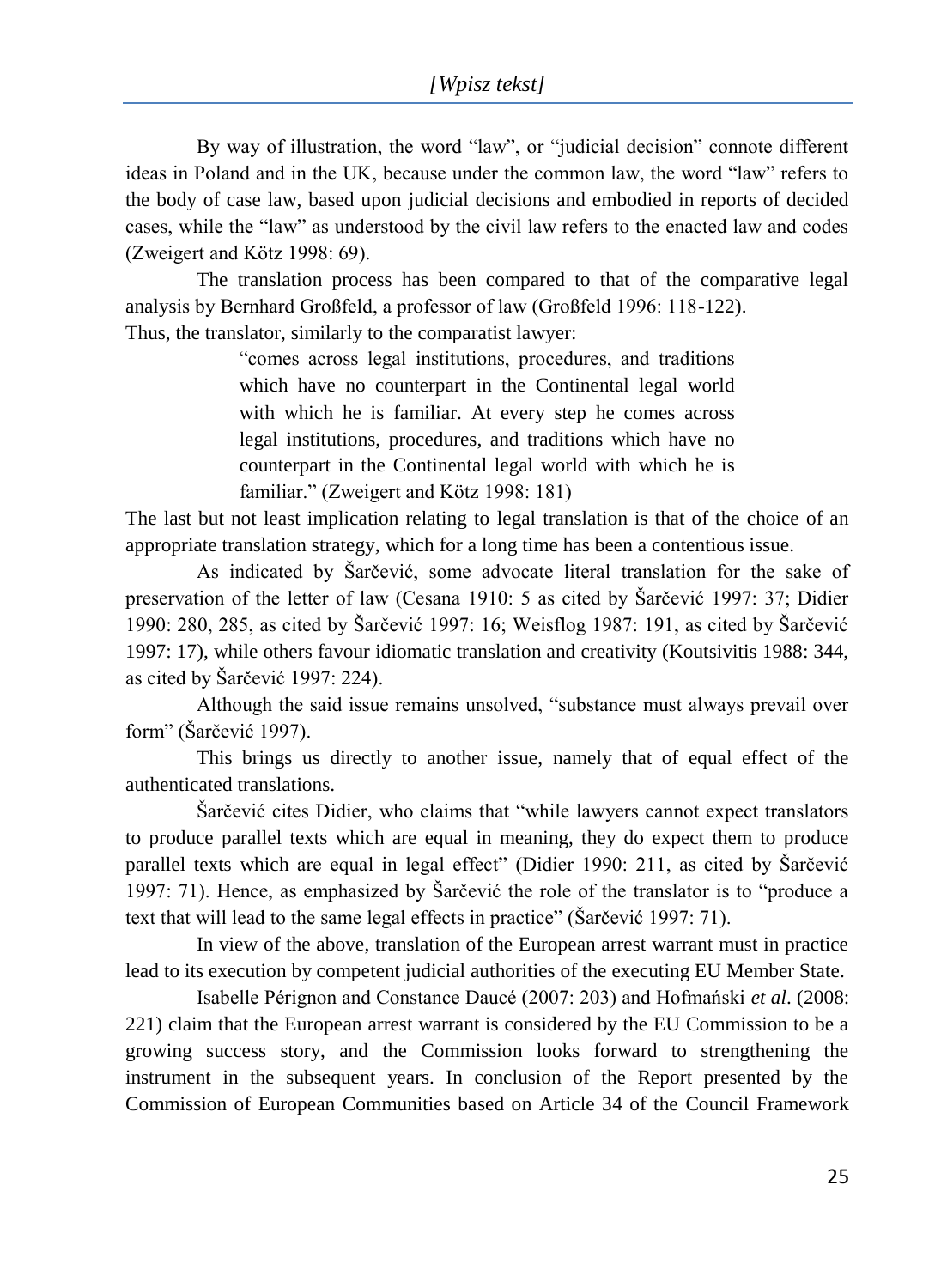Decision of 13 June 2002 on the European arrest warrant and the surrender procedures between Member States of 24 January 2006 we read that:

> "despite undeniable initial delay, the European arrest warrant is now operational in most of the cases provided for. Its impact is positive, since the available indicators as regards judicial control, effectiveness and speed are favourable, while fundamental rights are observed."

Hence, it follows that despite certain implications, which the translation of the European arrest warrant entails, the process of intercultural communication so far has been successful.

#### **Bibliography**

- Baker, J.H. 2002. *An Introduction to English Legal History*. Fourth Edition. London: Butterworths.
- Cao, D. 2007. *Translating Law*. Clevedon, [etc.]: Multilingual Matters, cop.
- Curran, V. 2006. Comparative Law and Language. in: M. Reimann and R. Zimmermann (Eds.) *The Oxford Handbook of Comparative Law.* Oxford & New York: Oxford University Press. pp.675-709.
- Doczekalska, A. 2009. Drafting or Translation Production of Multilingual Legal Texts. in: F. Olsen, A. Lorz, & D. Stein (Eds.) *Translation Issues in Language and Law.* Houndmills, Basingstoke, Hampshire: PALGRAVE & MacMillan.
- Gilmore, B. 2002. The EU Framework Decision on the European Arrest Warrant: An Overview from the Perspective of International Criminal Law. *ERA-Forum*, No. 3, pp. 144-147.
- Górski, A., Sakowicz A. 2004. Prawo Karne Procesowe: Europejski nakaz aresztowania – nowy instrument Unii europejskiej w walce z przestępczością. *Edukacja Prawnicza*, Nr 4(61), kwiecień 2004.
- Groot, G.-R. de. 1987. Problems of Legal translation from the Point of View of a Comparative Lawyer. in: *Netherlands Reports to the Twelfth International Congress of Comparative Law*. The Hague: T.M.C. Asser Institute. pp.1-19.
- Groot, G.-R. de, 2006. Legal Translation. In: Smits, J.M. (Ed.), *Elgar Encyclopedia of Comparative Law*. Cheltenham.UK: Edward Elgar Publishing Limited. pp. 423- 434.
- Großfeld, B. 1996. Kernfragen der Rechtsvergleichung. in: V. Grosswald Curran (Ed.) *Comparative Law: An Introduction*. Durham North Carolina: Carolina Academic Press. pp. 118-122; 106-115.
- Hofmański, P., et al. (Eds.) 2008. *Europejski Nakaz Aresztowania w teorii i praktyce państw członkowskich Unii Europejskiej.* Warszawa: Wolter Kluwer Polska Sp. z o.o.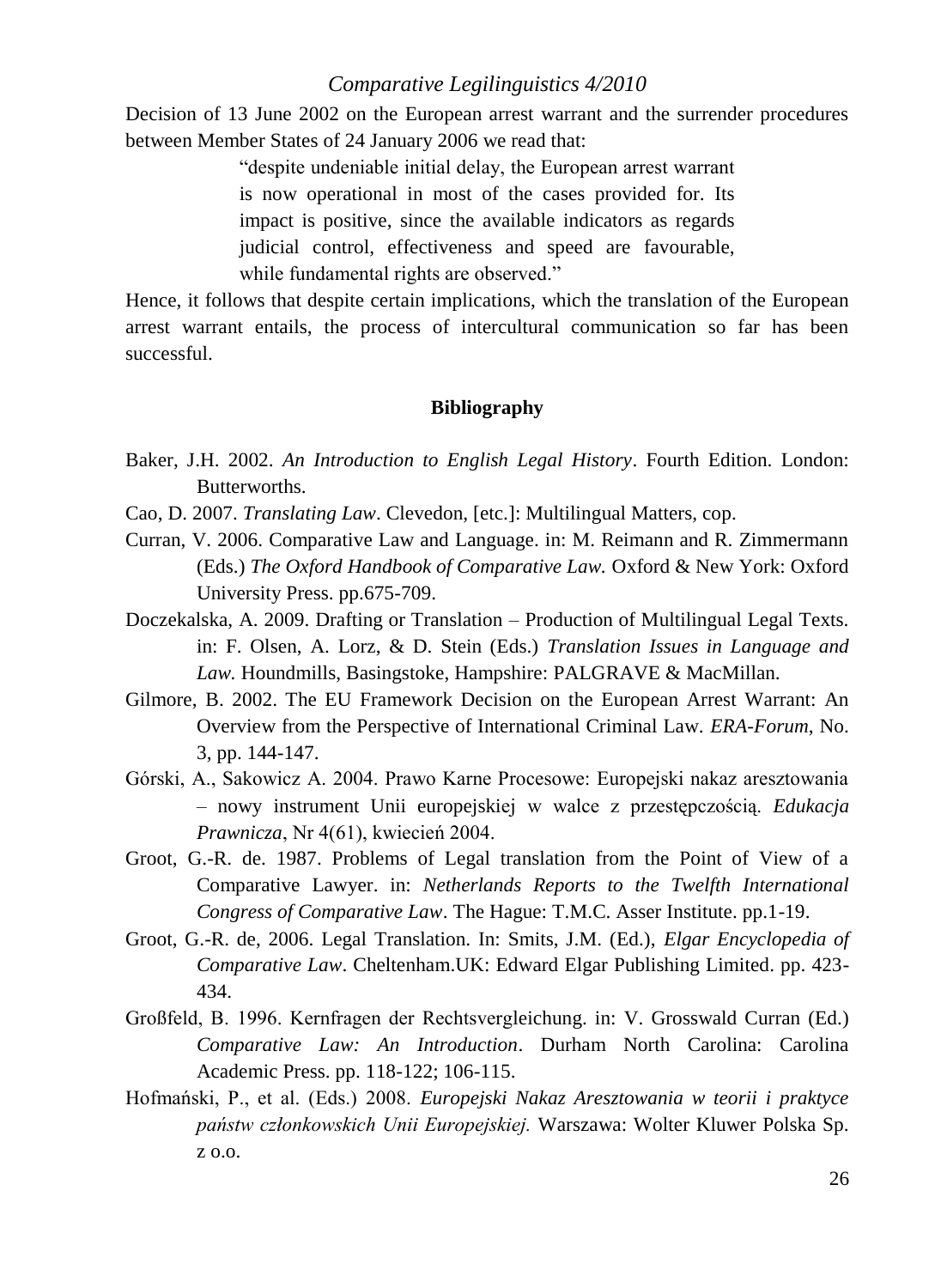- Hofstede, G. 2001. *Culture"s Consequences: Comparing Values, Behaviours, Institutions and Organizations Across Nations,* Thousand Oaks/London/New Delhi: Sage Publications International Educational and Professional Publisher.
- Holliday, A., et al., (Eds.) 2004. *Intercultural Communication: an Advanced Resource Book*. London and New York: Routledge.
- Jandt, F.E. 2007. *An Introduction to Intercultural Communication: Identities in a Global Community*. Thousand Oaks/London/New Delhi: SAGEPublications, Inc.
- Jopek-Bosiacka, A. 2006. *Przekład prawny i sądowy*. Warszawa: Wydawnictwo Naukowe PWN.
- Joseph, E. J.. 1995. Indeterminacy, Translation and the Law in Translation and the Law*.*  In: M. Morris (Ed.) *Translation and the Law.* Amsterdam/Philadelphia: John Benjamins Publishing Company.
- Kielar, B. 1977. *Language of the Law in the Aspect of Translation.* Warszawa: Wydawnictwa Uniwersytetu Warszawskiego.
- Kierzkowska, D. 2002. *Tłumaczenie prawnicze.* Warszawa: TEPIS.
- Lyons, J. 1981. *Language and Linguistics: An Introduction*. Cambridge: Cambridge University Press.
- Mellinkoff, D., 1963. *The language of the Law.* Boston: Little, Brown and Company.
- Munday, J. 2001. *Introducing Translation Studies: Theories and Applications.* London and New York: Routledge
- Nord, Ch. 1997. *Translating as a Purposeful Activity*: *Functionalist Approach Explained.* Manchester, UK & Northampton MA: St. Jerome Publishing.
- Nord, Ch. 2005. *Text Analysis in Translation: Theory, Methodology, and Didactic Application of Model for Translation-Oriented Text Analysis" second edition.* Amsterdam-New York: Rodopi B. V.
- Pérignon, I., Bauc C. 2007. The European Arrest Warrant: a Growing Success Story.in: *ERA Academy of European Law*, No. 8: pp. 203-214.
- Pisarska, A., Tomaszkiewicz T. 1996. *Współczesne tendencje przekładoznawcze.* Poznań: Wydawnictwo Naukowe Uniwersytetu Adama Mickiewicza.
- Sager, J.C. 1994. *Language Engineering and Translation Consequences of Automation.*  Amsterdam/Philadelphia: John Benjamins Publishing Company.
- Sapir, E. 1966. *Culture, Language and Personality.* in: D.G. Mandelbaum, (Ed.): *Selected Essays*. Berkeley and Los Angeles: University of California Press.
- Ńarčević S. 1997. *New Approach to Legal Translation*. The Hague: Kluwer Law International.
- Snell-Hornby, M. 1988. *Translation Studies An Integrated Approach.* Amsterdam/Philadelphia: John Benjamins Publishing Company.